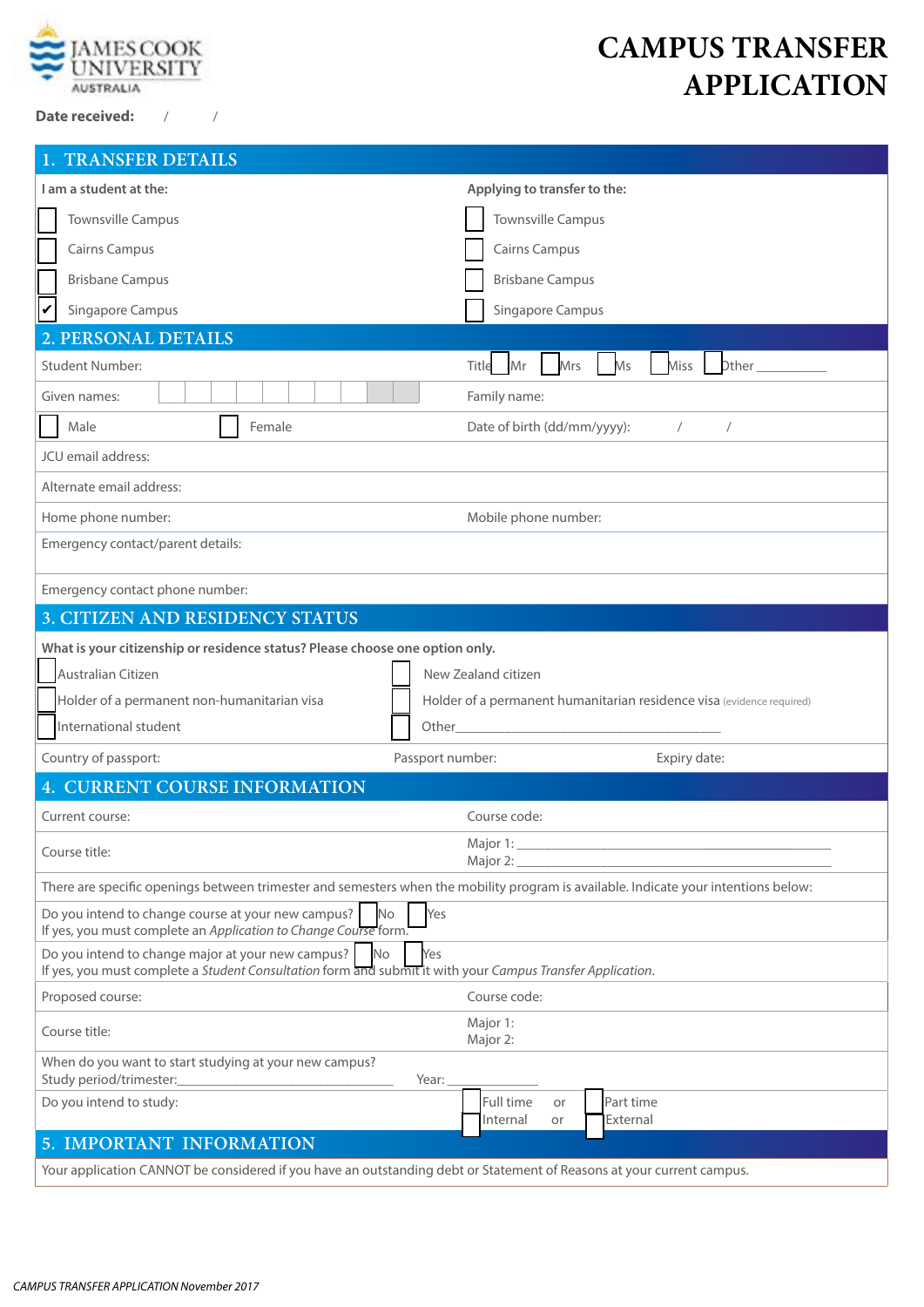#### **6. DECLARATION - SINGAPORE STUDENTS APPLYING FOR TRANSFER TO AUSTRALIAN CAMPUS**

#### Streamline Visa Process (SVP)

I make this declaration in relation to my application for my preferred course/s at James Cook University (JCU). I understand that JCU is a participant in the Australian Department of Immigration and Border Protection (DIBP) Streamlined Visa Processing (SVP) and that the University will rely on this declaration in relation to any offer of enrolment in the Course which is made to me. I declare that:

• I am a Genuine Temporary Entrant and a Genuine Student\*;

- studying the Course is my primary purpose for coming to Australia;
- I understand that if I am granted an Australian student visa, I will have to comply with the conditions on that visa;
- I believe that I am academically qualified for the Course have applied for and have, or will have, the English proficiency level required to commence the Course;

• I have calculated the cost of my course, am aware of the current exchange rate between the currency of my home country and the Australian dollar and understand that the

exchange rate will vary from time to time;

• I have genuine access to the total funds required\*\*, while in Australia, to cover all tuition fees, travel (including return airfare), living costs and overseas health cover for myself and

my dependents (if any) for the duration of the Course; and

• If I have ever been refused a visa for entry into Australia, I have advised JCU and provided a copy of the visa refusal notification from DIBP and any other relevant documentation.

\* For the definition of Genuine Temporary Entrant and Genuine students under the SVP visit: The Genuine Temporary Entrant (GTE) Requirement www.immi.gov.au/students/\_pdf/2011-genuine-temporary-entrant.pdf

\*\*For financial requirements for obtaining a student visa under the SVP visit: DIBP Financial requirements: Travel, tuition and living expenses www.immi.gov.au/students/students/573-0/financial.htm

Signature: \_\_\_\_\_\_\_\_\_\_\_\_\_\_\_\_\_\_\_\_\_\_\_\_\_\_\_\_\_\_\_\_\_\_\_\_\_\_\_\_\_\_ Date (dd/mm/yyyy): \_\_\_\_\_\_\_\_\_/\_\_\_\_\_\_\_\_\_/\_\_\_\_\_\_\_\_\_\_\_\_\_\_\_

## **7. ALL STUDENTS TO SIGN**

Signature: \_\_\_\_\_\_\_\_\_\_\_\_\_\_\_\_\_\_\_\_\_\_\_\_\_\_\_\_\_\_\_\_\_\_\_\_\_\_\_\_\_\_ Date (dd/mm/yyyy): \_\_\_\_\_\_\_\_\_/\_\_\_\_\_\_\_\_\_/\_\_\_\_\_\_\_\_\_\_\_\_\_\_\_

### **8. RETURN FORM**

Please return your form to the campus that you are currently studying at. Your home campus will process and forward it to the appropriate area at your proposed destination campus.

**Postal:** James Cook University Student Centre Education Central (Bld. 134) Townsville, 4811 **In person:** Student Centre Education Central (Bld. 134) James Cook Drive Townsville

**Email: enquiries@jcu.edu.au Te**l: 07 4781 5255

**Postal:** James Cook University Student Centre Chancellery Building (Bld. A1) Cairns, 4870 **In person:** Student Centre Chancellery Building (Bld. A1) McGregor Road Smithfield

**Email: enquiries@jcu.edu.au Tel:** 07 4232 1000

**Townsville Cairns Brisbane Singapore** 149 Sims Drive Student Affairs, Block C Singapore 387380 Tel: +65 6709 3688

> **Email: enrolments-singapore@ jcu.edu.au Tel:** +65 6709 3688

Student Concierge Services Ground Floor 349 Queen St Brisbane, 4000

**Email: studentservices@jcub.edu. au Tel:** +61 30017889